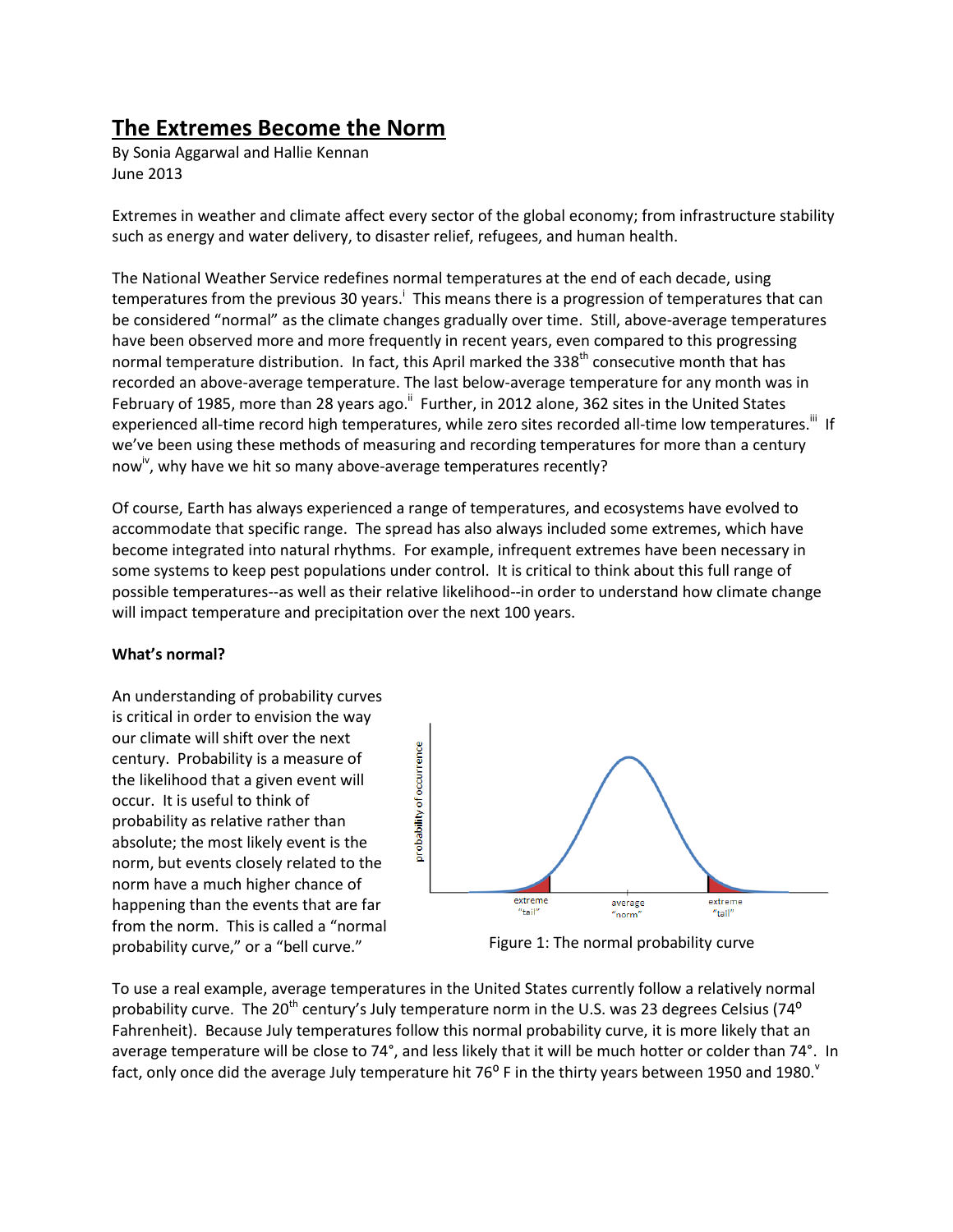When that particularly hot summer occurred in 1980, there were 1700 heat-related deaths in the U.S. and domestic agricultural losses reached \$20 billion.<sup>vi</sup>

## **A shift in perception**

A recent World Bank report estimates that the world will warm by approximately 4 degrees Celsius (or about 8<sup>o</sup> Fahrenheit), within in the next 100 years given current greenhouse gas mitigation efforts. If we do not meet our current mitigation commitments, the world may become 4°C warmer by as early as 2060.<sup>vii</sup> But what does that actually mean? Four degrees sounds completely nonthreatening, and almost pleasant. After all, temperatures can fluctuate by as much as 10 or 20 degrees in one day. So, understandably, warnings of a 4 degree rise in the average global temperature have been largely ignored. However, this interpretation misses the importance of the probability curve for temperature. The increasing global average temperature itself will have little effect on our everyday lives; it's the tails of the probability curve that will profoundly affect the way we live, the decisions we make, and the ecosystems on which we rely.



Figure 2: Shifting distribution of temperature anomalies for summer monthsvill

As Figure 2 shows, a very small shift in the average translates to a much larger probability of extreme events. The small upward shift in global average temperature described above will result in a much higher frequency and intensity of extreme high temperatures (the dark red part of the graph at the bottom right will continue to grow) and much lower frequency of extreme low temperatures (the blue part of the graph will continue to shrink).

In certain regions, the shift may be much more pronounced. Figure 3 compares average July temperatures in the United States from 1950-1980 and those same average temperatures projected for 2050-2080. The rarest historical average temperatures are shown far in the right-side tail of the red curve. According to climate predictions, an average July in the second part of this century will be considerably warmer than past Julys. High temperatures that were once extremely rare will become the norm within just 100 years. Since 2000, the U.S. has already experienced four July's with average temperatures exceeding 76° F (a temperature only once reached between 1950 and 1980). So far, this century's average July temperature is 75.5° F, already more than 1 degree warmer than the month's 20<sup>th</sup> century norm. The average July temperature in 2012 was 77.6° Fahrenheit, marking it the warmest July, and the all-time warmest month, on record in the U.S. During that month, more than 60 percent of the continental U.S. experienced moderate to extreme drought conditions, which devastated crop and livestock yields and caused wildfires that covered more than 2 million acres of land.<sup>18</sup>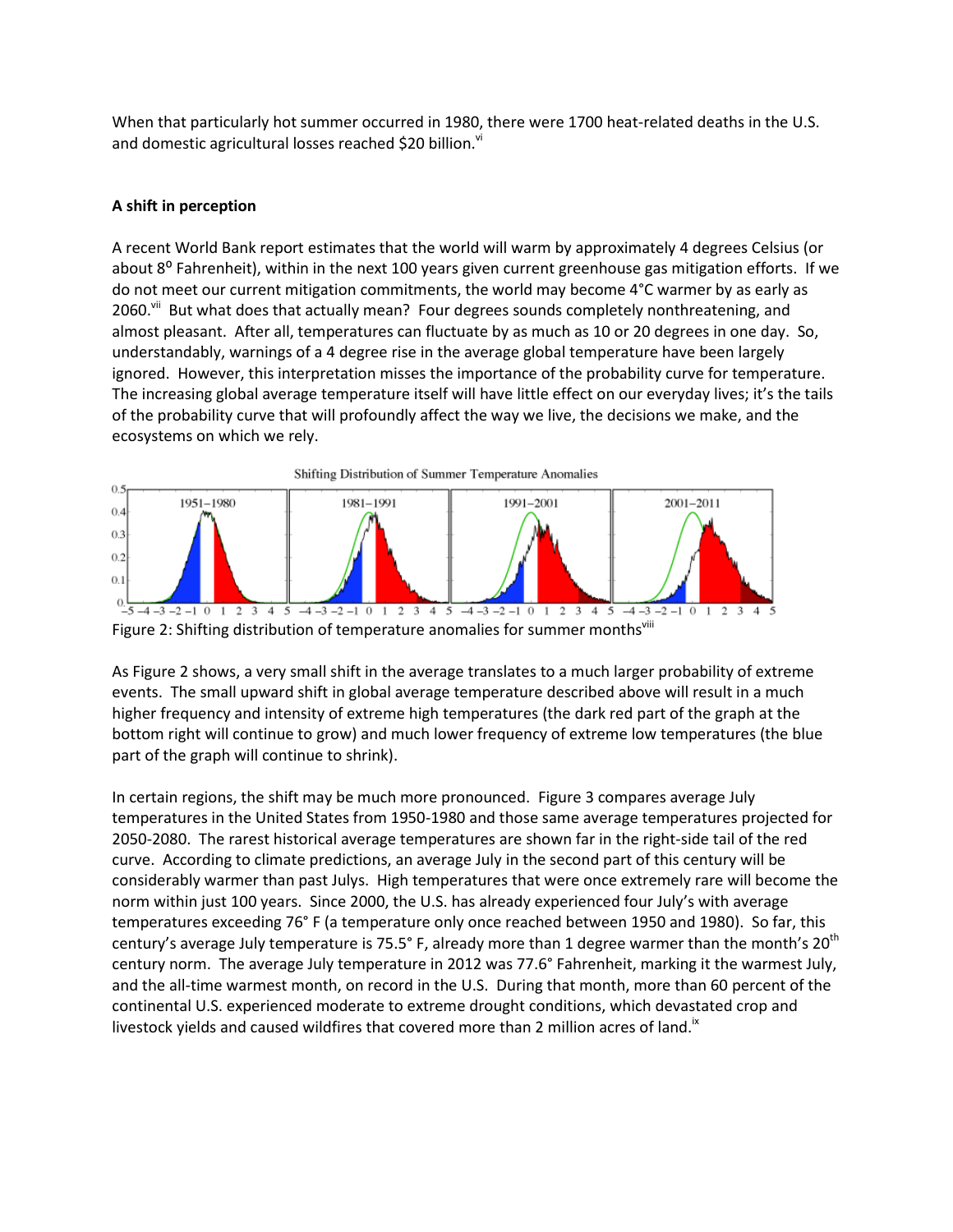

Figure 3: Historical and projected average U.S. temperatures for the month of July<sup>x,xi</sup>

This shift in the average temperature probability curve causes once-extreme events to become much more likely, and occur much more frequently. The "heat wave of the century" will become the "heat wave of the decade." For example, under current climate change trends, an area in Texas that usually experiences 10-20 days over 100° Fahrenheit (37.7 degrees Celsius) each year will instead experience temperatures higher than 100<sup>o</sup> F for nearly *four months* every year by the end of the century.<sup>xii</sup> These projections are consistent with findings from the National Climate Impact Assessment Report, which predict that the United States will experience significant mid-continental drying, while the coasts will experience wetter weather.





Increasing average temperatures are already taking place on a global scale; the decade from 2002 - 2012 was the warmest decade on record<sup>xiv</sup>, with temperatures rising approximately .2° C (.38° F) per decade for the last 30 years.<sup>xv</sup> Parts of the United States, Russia, and other European and Asian countries were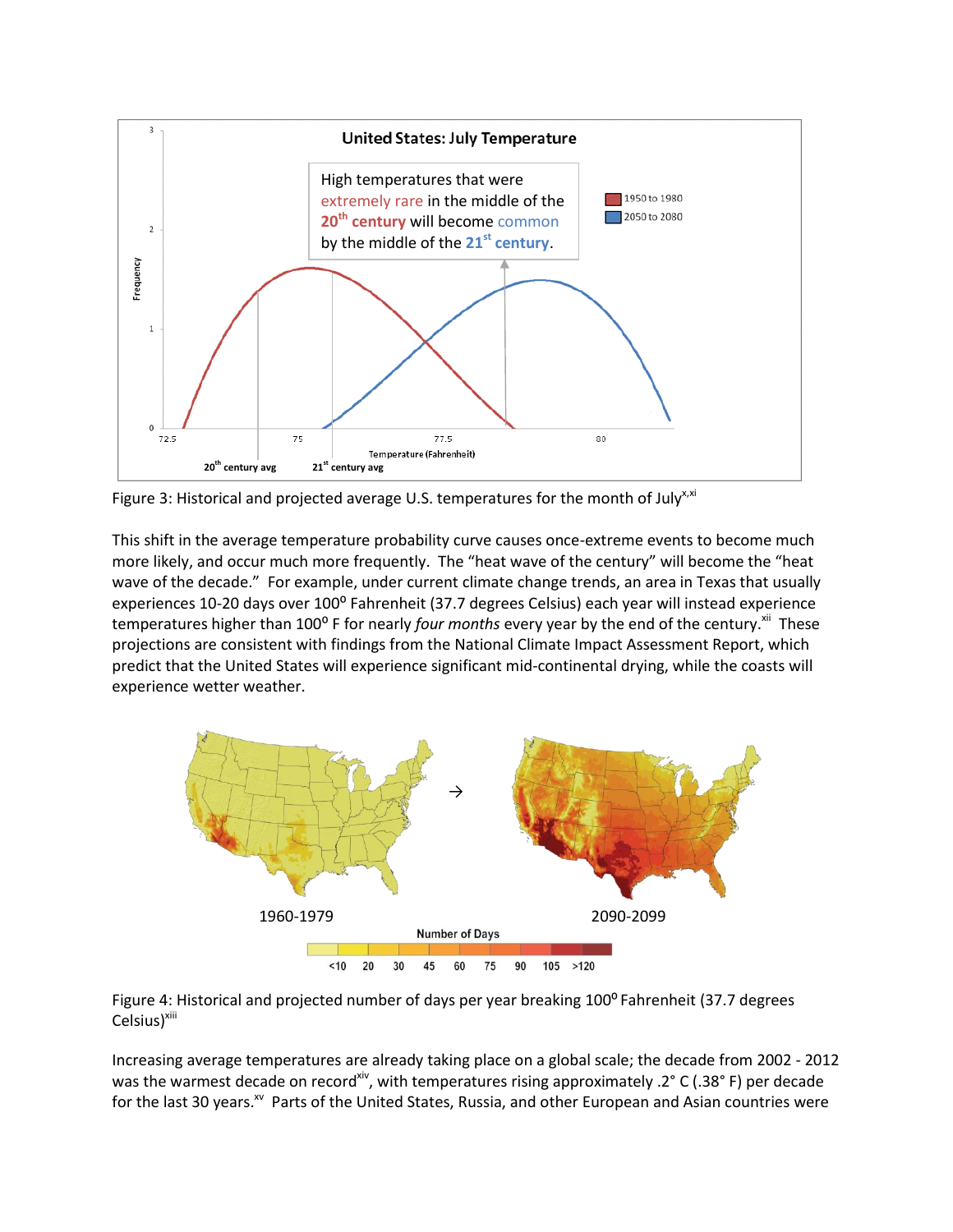impacted by heat waves during the summer of 2010. June and July of that year set the record temperatures for the entire northern hemisphere. Wildfires, heat stroke, and crop loss all resulted from the extreme temperatures.<sup>xvi</sup> Climate scientists believe this event was made three-times more likely due to man-made climate change activity.<sup>xvii</sup>

#### **Whether the weather will get wetter**

In 2012, a drought throughout the southern U.S. had drastic effects on over 1,000 counties across 26 states.<sup>xviii</sup> Economists estimate that this drought will cost over \$12 billion to cover crop insurance, disaster-relief loans, and other economic costs.<sup>xix</sup> As the probability curve for average rainfall changes, droughts like this will likely become much more common, and will be interspersed with equally extreme precipitation leading to floods of similar magnitudes. These changes in rainfall patterns will have profound effects on global food security, health, and water access.

The strength and frequency of precipitation has already increased in several flood-prone regions over the last several decades. Figure 5 shows that the number of extreme one-day precipitation events has



increased in the last century, with nine of the top ten years with extreme one-day precipitation events occurring since  $1990.^{\rm x}$  This increase in heavy precipitation partially contributes to the overall increase in average rainfall over the last century. Precipitation in the continental United States increased nearly 6 percent over the last century.<sup>xxi</sup>

Figure 5: Extreme One-Day Precipitation Events in the Contiguous 48 States, 1910-2012

Global climate models describe the rainfall probability curve as less "normal" than the temperature curve. In addition to shifting right, the rainfall probability curve is also likely to flatten as the climate changes (see Figure 2). This morphing of the rainfall probability curve implies that both ends of the curve, the "tails," will become thicker in the future; which means that extreme weather events, major droughts and floods, will become much more frequent.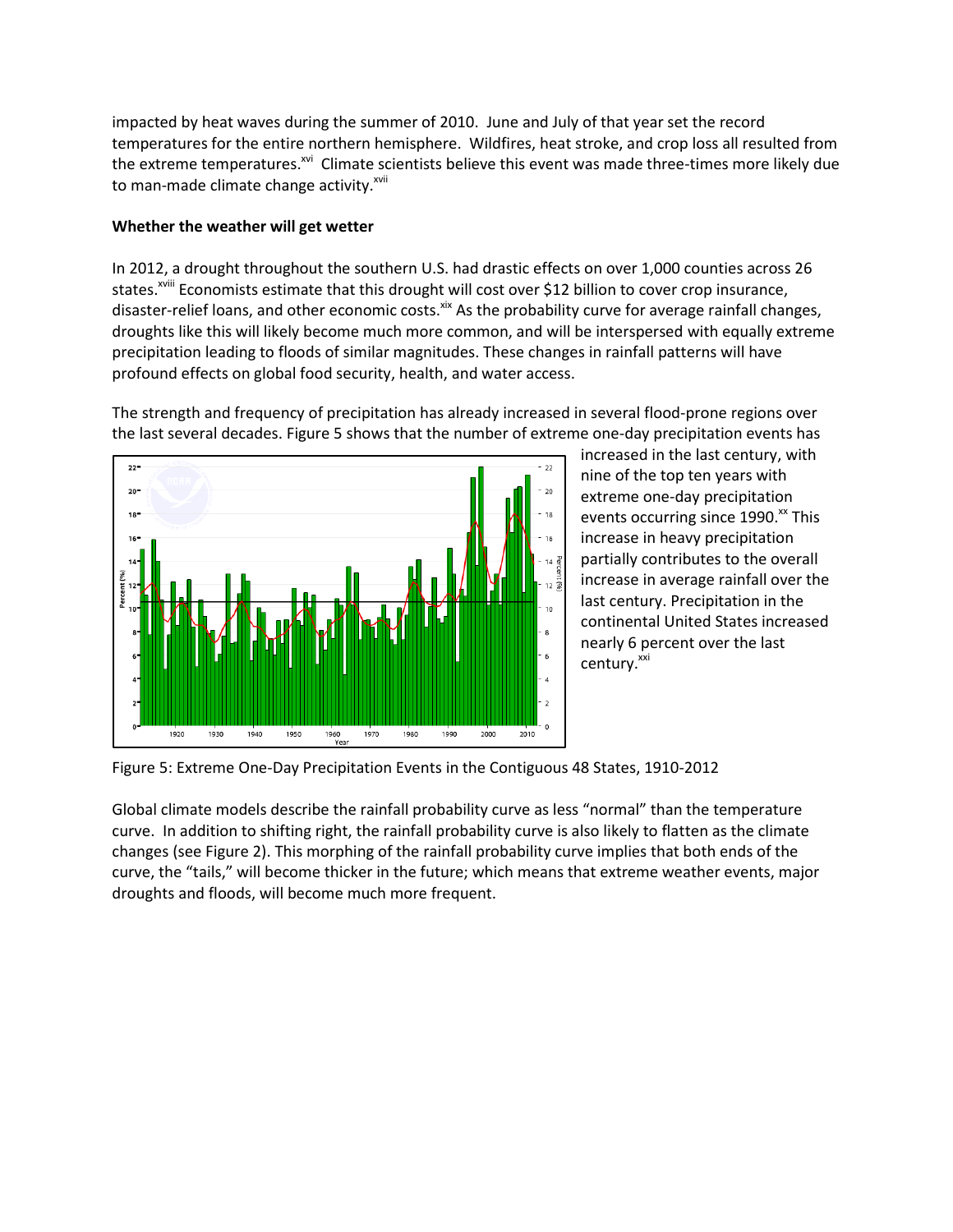

Figure 6: Precipitation anomalies and their impacts, 2010

This broadening and morphing of the rainfall probability curve will have profound impacts on our ability to plan for crops and harvests. Between extreme droughts and flood-induced landslides, food scarcity is likely to become an even larger global problem. For example, as shown in Figure 6, catastrophic precipitation events occurred throughout the world in 2010, which is both the hottest and wettest year on record.<sup>xxii</sup> Russia experienced a record heat wave that killed thousands of people and destroyed a quarter of the country's crop yield.<sup>xxiii</sup> That very same year, flooding overtook an area of Queensland the size of Germany and France combined, devastating the country's agriculture and mining sectors.<sup>xxiv</sup> These anomalous events affected millions of people and cost billions of dollars in damages. As the climate continues to shift, the "100 year drought" will become the "5 year drought" while floods that used to merit international attention will become commonplace. Munich RE's natural catastrophe database demonstrates that the frequency of natural catastrophes has nearly tripled since 1980, with the greatest increase in weather-related climatological (extreme temperatures, drought, fire) and hydrological (flood, mass movement) events.<sup>xxv</sup> In 2012, the world experienced more than 900 natural disaster events, many of which occurred in densely populated, coastal regions (see Figure 7).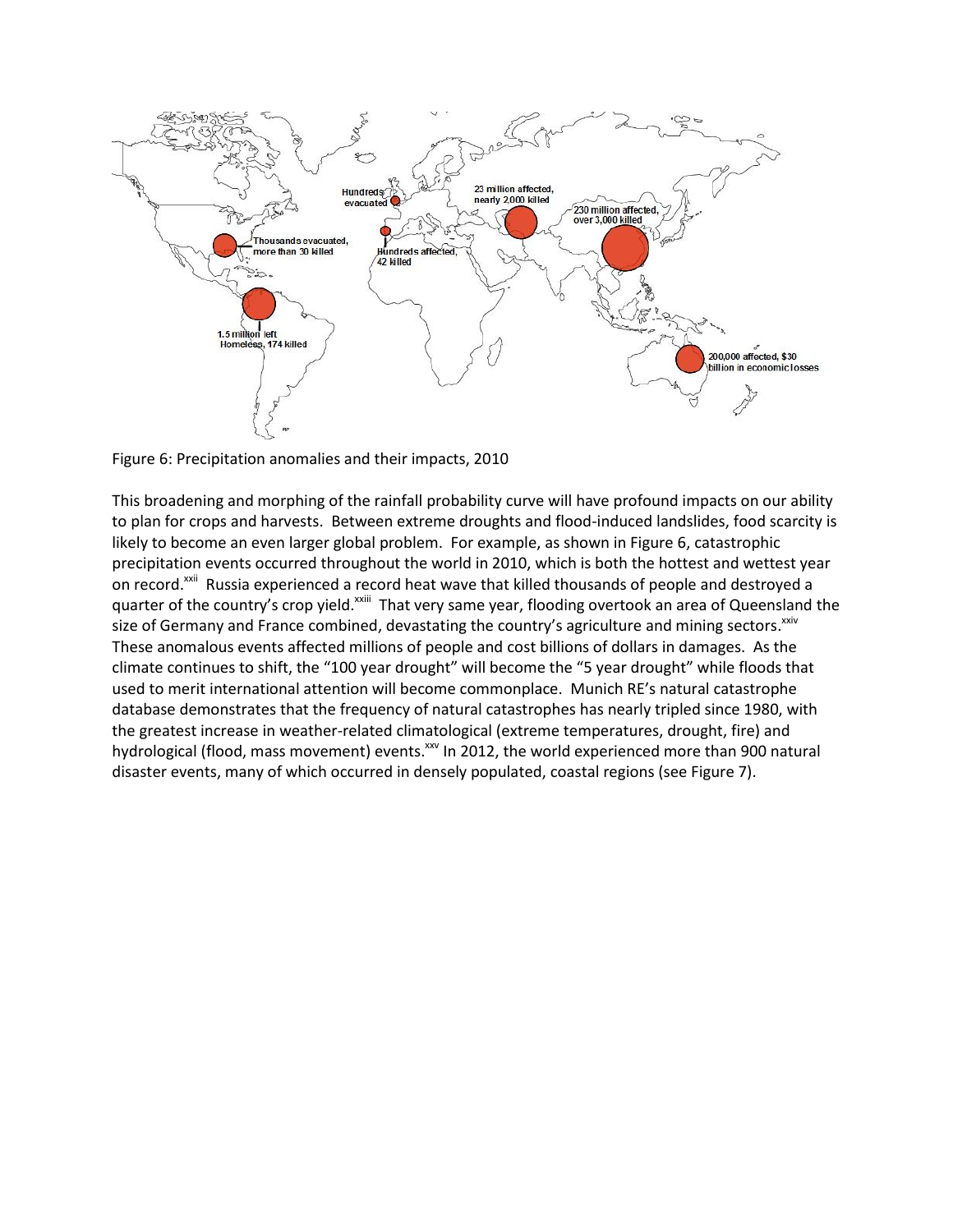

@ 2013 Münchener Rückversicherungs-Gesellschaft, Geo Risks Research, NatCatSERVICE - As at January 2013

Figure 7: World Map of Natural Catastrophes, 2012

### **Are we to blame for these extremes?**

The composition of gases in the earth's atmosphere is one of the primary factors of climate change. Since the earth was formed billions of years ago, its climate has never been perfectly stagnant. Throughout history, there have been periods of severe heat as well as severe cold, as atmospheric gas concentrations have fluctuated over time. Carbon dioxide is a well-known example of a greenhouse gas. "Sources" of carbon dioxide, such as burning organic material, release carbon dioxide into the atmosphere. At the same time, oceans and forests act as "sinks" and absorb the emitted carbon dioxide, thus maintaining a steady concentration.<sup>xxvi</sup> For millions of years, the earth has played this balancing act, which has kept carbon dioxide concentrations between approximately 170 and 300 parts per million (ppm).<sup>xxvii</sup> However, change in human activity since the Industrial Revolution has increased the emission of carbon dioxide and other greenhouse gases. As more carbon dioxide (along with other greenhouse gases) enters the atmosphere, it contributes to a phenomenon known as the "greenhouse effect," in which the gas absorbs heat and reflects it back to the earth's surface, causing the planet to warm. Recent human activities have not only *increased* carbon dioxide **sources** through the combustion of long-buried gas and oil, but have also *decreased* carbon dioxide **sinks** through logging and agriculture, which eliminate  $CO_2$ -absorbing forests. In the last 150 years, carbon dioxide concentrations have increased by nearly 40 percent and, this May, surpassed 400ppm for the first time in human history. XXVIII The Fourth Assessment Report by the Intergovernmental Panel on Climate Change attributes 90 percent of global warming to human activity throughout the last 250 years and states that this rate of warming is likely unprecedented in the last 10,000 years.<sup>xxix</sup>

#### **Extremes will continue to cost us, but there are solutions**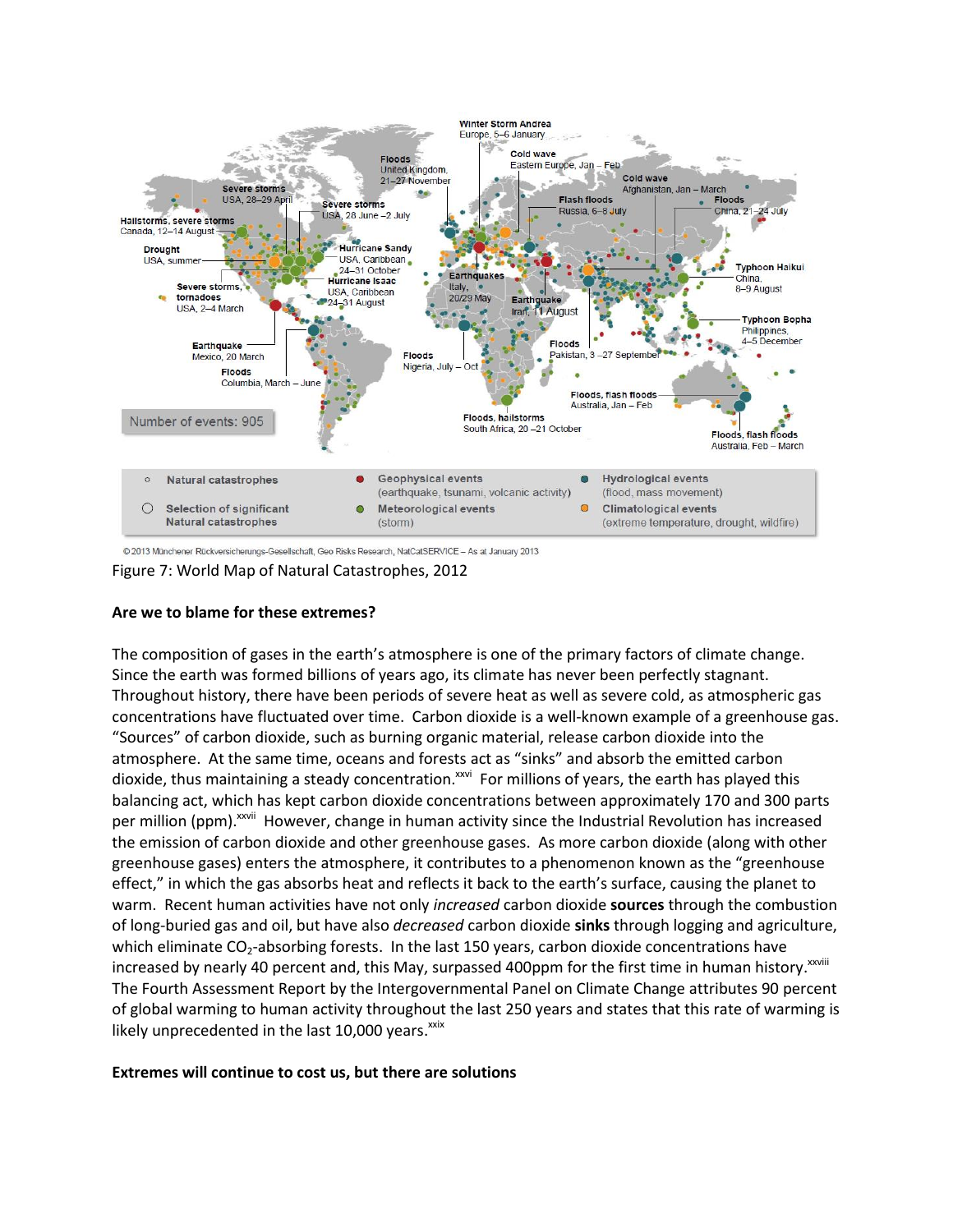As history and experience have shown, the damages from isolated extreme weather events can be massive, but as the earth's climate continues to change we will begin to experience these kinds of events more often: a record heat wave, a prolonged drought, and a deadly flood simultaneously. In combination, these weather events present immense economic, social, and political risk. The economic cost of worldwide natural disasters in 2011 reached a record-breaking \$380 billion<sup>xxx</sup>, though this record will likely be broken in the near future as the globe experiences even more extreme weather events.

We have the potential to lessen the impact of these extremes by cutting emissions now. If we aggressively deploy emissions-reduction technologies today, we still have a chance of slowing the effects of climate change and limiting the global average temperature increase. Starting now—and starting fast—can minimize our risk exposure. Of course, this will not prevent all statistical anomalies, but building resilience to extreme climate events now will help us in the future, regardless of how many extreme events we end up having to face. We can also reduce our vulnerability by investing now in climate adaptation measures such as water-use efficiency, disaster preparedness, and appropriate building codes.

i National Oceanic and Atmospheric Administration. *What is "Normal" Temperature?* <http://www.wrh.noaa.gov/tfx/pdfs/NORMALS.pdf>

 $\overline{\phantom{a}}$ 

"National Climatic Data Center. "NCDC Releases April 2013 Global Climate Report." NOAA. 2013. [<http://www.ncdc.noaa.gov/news/ncdc-releases-april-2013-global-climate-report>](http://www.ncdc.noaa.gov/news/ncdc-releases-april-2013-global-climate-report)..

iii Romm, Joe. "2012 Saw 362 All-Time Record High Temperatures In U.S. But Zero All-Time Record Lows." *Climate Progress*. ThinkProgress, 5 Jan. 2013. < http://thinkprogress.org/climate/2013/01/05/1394711/2012-saw-362-alltime-record-high-temperatures-in-us-but-zero-all-time-record-lows/>.

iv Smith, Cathy. "The Statewide, Regional, and National Data." *Earth System Research Laboratory: Physical Sciences Division*. National Oceanic & Atmospheric Administration. Web. 6 Aug. 2009. <http://www.cdc.noaa.gov/data/usclimdivs/data/>.

v "U.S. Climate at a Glance." *National Temperature Data*. National Climatic Data Center, 7 Aug. 2009. Web. 7 Aug. 2009. <http://www.ncdc.noaa.gov/oa/climate/research/cag3/cag3.html>.

vi Wilson, Charlie. "Weather History." *San Francisco Examiner*. 12 July 2009. Web. 7 Aug. 2009. <http://www.examiner.com/x-4645-Wilmington-Weather-Examiner~y2009m7d12-Weather-History--July-13- Record-Heat-1980--1995-Heat-Wave-Severe-Storms-and-Flooding>.

vii *Turn Down the Heat: Why a 4C Warmer World Must Be Avoided*. The World Bank, Nov. 2012. Web. <http://climatechange.worldbank.org/sites/default/files/Turn\_Down\_the\_heat\_Why\_a\_4\_degree\_centrigrade\_w armer\_world\_must\_be\_avoided.pdf>.

viii [http://www.giss.nasa.gov/research/briefs/hansen\\_17/](http://www.giss.nasa.gov/research/briefs/hansen_17/)

ix National Climatic Data Center. "State of the Climate." *National Overview: July 2012*. National Oceanic and Atmospheric Administration, Aug. 2012. Web. <http://www.ncdc.noaa.gov/sotc/national/2012/7>.

Special thank you to Andrew Batjiaka, who contributed research for the original version of this article, released in 2009.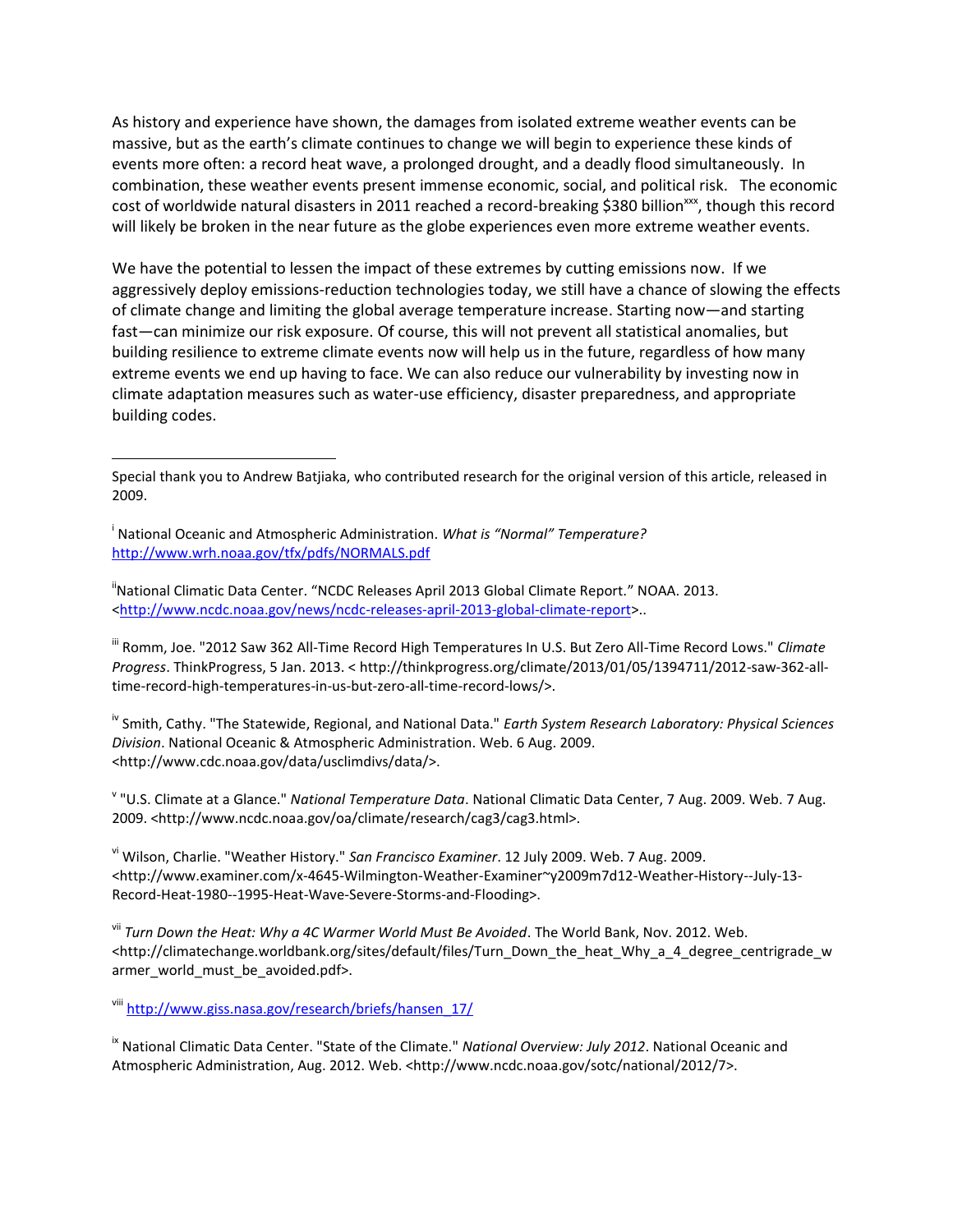x "U.S. Climate at a Glance." *National Temperature Data*. National Climatic Data Center, 7 Aug. 2009. Web. 7 Aug. 2009. <http://www.ncdc.noaa.gov/oa/climate/research/cag3/cag3.html>.

xi Historical data: CDC. Projected data: COSMIC2 GFSD model.

 $\overline{\phantom{a}}$ 

xii Karl, Thomas R., Jerry M. Melillo, and Thomas C. Peterson. *Global Climate Change Impacts in the United States*. Tech. United States Global Change Research Program, Cambridge University Press, 2009. Web. 11 Aug. 2009. <http://www.globalchange.gov/publications/reports/scientific-assessments/us-impacts>.

xiii Karl, Thomas R., Jerry M. Melillo, and Thomas C. Peterson. *Global Climate Change Impacts in the United States*. Tech. United States Global Change Research Program, Cambridge University Press, 2009. Web. 11 Aug. 2009. <http://www.globalchange.gov/publications/reports/scientific-assessments/us-impacts>.

xiv Stone, Dan. "Globe Continues Hottest Decade Ever." *National Geographic.* 1/15/13. < [http://newswatch.nationalgeographic.com/2013/01/15/globe-continues-hottest-decade-ever/>](http://newswatch.nationalgeographic.com/2013/01/15/globe-continues-hottest-decade-ever/).

xv "NASA Research Finds Last Decade Was Warmest on Record, 2009 One of Warmest Years." *Features*. National Aeronautics and Space Administration, Jan. 2010. Web. <http://www.nasa.gov/home/hqnews/2010/jan/HQ\_10- 017\_Warmest\_temps.html>.

xvi "Heatwaves Hit Northern Hemisphere." *China Daily*. N.p., July 2010. Web. <http://www.chinadaily.com.cn/world/2010-07/30/content\_11075022.htm>.

xvii Jha, Alok. "Climate Change Increased Likelihood of Russian 2010 Heatwave – Study." *The Guardian*. N.p., Feb. 2012. Web. <http://www.guardian.co.uk/environment/2012/feb/21/climate-change-russian-heatwave>.

xviii Bjerga, Alan. "Disaster Declared in 26 States as Drought Sears U.S." *Bloomberg.* 7/12/12. [<http://www.bloomberg.com/news/2012-07-11/usda-declares-disaster-in-26-states-as-drought-sears](http://www.bloomberg.com/news/2012-07-11/usda-declares-disaster-in-26-states-as-drought-sears-midwest.html)[midwest.html>](http://www.bloomberg.com/news/2012-07-11/usda-declares-disaster-in-26-states-as-drought-sears-midwest.html).

xixRice, Doyle and Raasch, Chuck. "Drought could cost \$12 billion, most since 1988." *USA Today.* 7/26/12. [<http://usatoday30.usatoday.com/weather/drought/story/2012-07-25/drought-crops-loss-costs/56491296/1>](http://usatoday30.usatoday.com/weather/drought/story/2012-07-25/drought-crops-loss-costs/56491296/1).

xx NOAA. "Contiguous U.S. Extremes in 1-Day Precipitation (Step 4\*) Annual (January-December) 1910-2012." *U.S. Climate Extremes Index (CEI)*. 2012. [<http://www.ncdc.noaa.gov/extremes/cei/graph/4/01-12>](http://www.ncdc.noaa.gov/extremes/cei/graph/4/01-12).

xxi NOAA. "U.S. and Global Precipitation." *Climate Change Indicators in the United States*. U.S. Environmental Protection Agency, 2012. < http://www.epa.gov/climatechange/science/indicators/weatherclimate/precipitation.html>.

xxii "2010 Wettest Year, Tied for Hottest - NOAA." Weblog post. *The Carbon Brief*. N.p., Jan. 2011. Web. <http://www.carbonbrief.org/blog/2011/01/noaa-2010-tied-for-hottest-year-on-record>.

xxiii Jha, 2010.

xxiv Harwood, Jonathan. "Queensland Floods: The Effects Could Go Global." *The Week*. N.p., Jan. 2011. Web. <http://www.theweek.co.uk/politics/8617/queensland-floods-effects-could-go-global#>.

xxv "The GENI-us Letter: Climate Change - Connecting the Dots." *GENI*. Global Energy Network Institute, Apr. 2012. Web. <http://www.geni.org/globalenergy/library/GENI-us/2012/geni-us-letter-2012-04.shtml>.